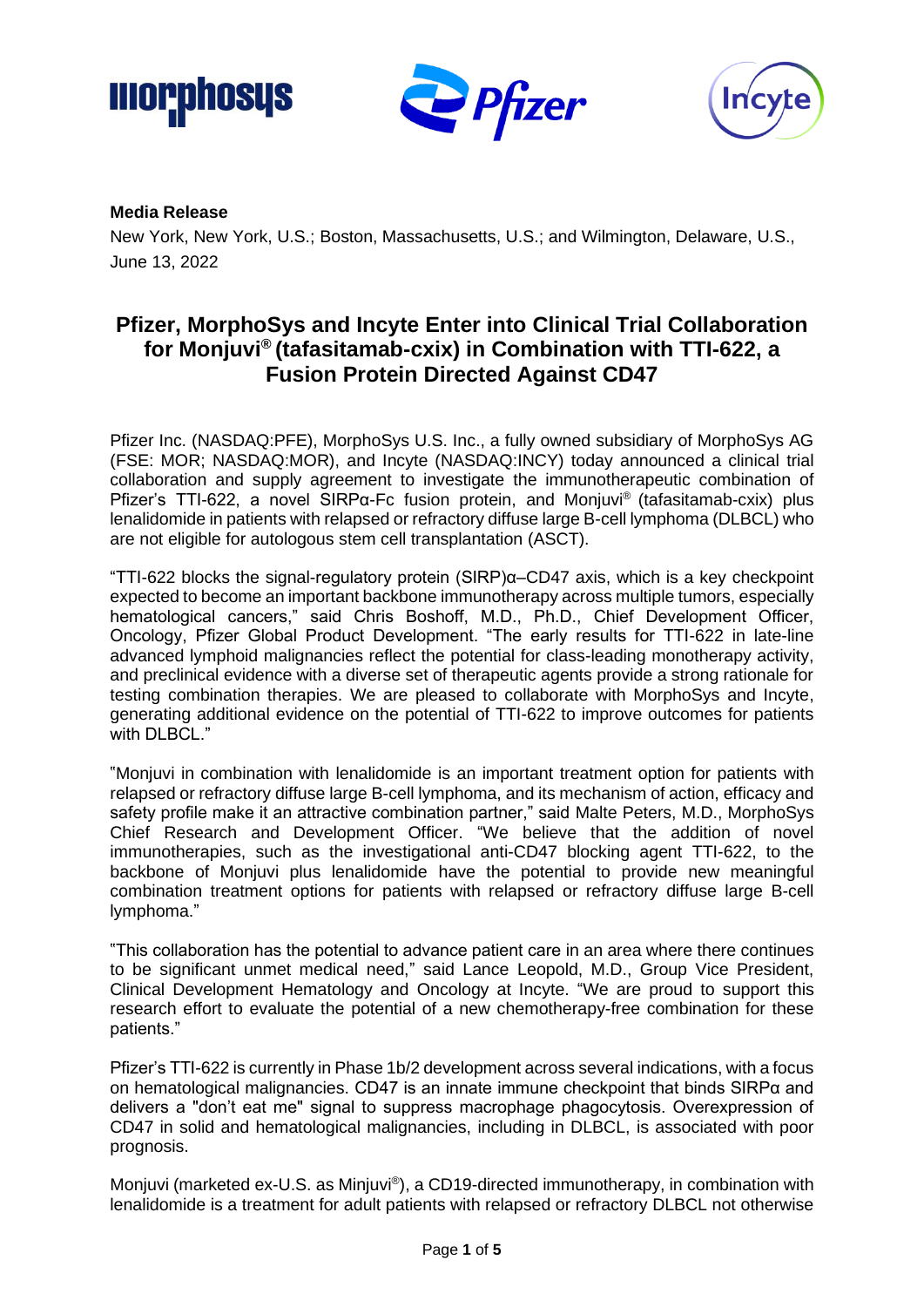specified, and who are not eligible for ASCT. In this indication, accelerated or conditional approvals were granted by the U.S. Food and Drug Administration, the European Medicines Agency and other regulatory authorities. Monjuvi is being co-commercialized by MorphoSys and Incyte in the United States. Incyte has exclusive commercialization rights outside the United States.

Preclinical data by Morphosys have shown a strong synergy of Monjuvi and anti-CD47 antibodies in in vitro and in vivo lymphoma models, providing scientific rationale for investigating this combination in clinical trials. This preclinical data was [presented](https://urldefense.com/v3/__https:/ash.confex.com/ash/2020/webprogram/Paper139582.html__;!!H9nueQsQ!8300NUwcKhikicL4z-_ZYqUObwdMGbSg7fRR23e4K14vOrev9bMTioejsrrIO7bU6Q-kSlzr1ku9UWx7TOopbXQ1J8Tf8Atr$) at the 62nd American Society of Hematology (ASH) Annual Meeting & Exposition in 2020.

Under the terms of the agreement, Pfizer will initiate a multicenter, international Phase 1b/2 study of TTI-622 with Monjuvi and lenalidomide for patients with relapsed or refractory DLBCL who are not eligible for ASCT. MorphoSys and Incyte will provide Monjuvi for the study, which will be sponsored and funded by Pfizer and is planned to be conducted in North America, Europe and Asia-Pacific.

The collaboration is effective immediately upon the execution of the agreement.

## **About Tafasitamab**

Tafasitamab is a humanized Fc-modified CD19 targeting immunotherapy. In 2010, MorphoSys licensed exclusive worldwide rights to develop and commercialize tafasitamab from Xencor, Inc. Tafasitamab incorporates an XmAb® engineered Fc domain, which mediates B-cell lysis through apoptosis and immune effector mechanism including Antibody-Dependent Cell-Mediated Cytotoxicity (ADCC) and Antibody-Dependent Cellular Phagocytosis (ADCP).

In the United States, Monjuvi® (tafasitamab-cxix) is approved by the U.S. Food and Drug Administration in combination with lenalidomide for the treatment of adult patients with relapsed or refractory DLBCL not otherwise specified, including DLBCL arising from low grade lymphoma, and who are not eligible for autologous stem cell transplant (ASCT). This indication is approved under accelerated approval based on overall response rate. Continued approval for this indication may be contingent upon verification and description of clinical benefit in a confirmatory trial(s).

In Europe, Minjuvi® (tafasitamab) received conditional marketing authorization in combination with lenalidomide, followed by Minjuvi monotherapy, for the treatment of adult patients with relapsed or refractory diffuse large B-cell lymphoma (DLBCL) who are not eligible for autologous stem cell transplant (ASCT).

Tafasitamab is being clinically investigated as a therapeutic option in B-cell malignancies in several ongoing combination trials.

Monjuvi® and Minjuvi® are registered trademarks of MorphoSys AG. Tafasitamab is co-marketed by Incyte and MorphoSys under the brand name MONJUVI<sup>®</sup> in the U.S., and marketed by Incyte under the brand name Miniuvi<sup>®</sup> in Europe, the UK and Canada.

XmAb® is a registered trademark of Xencor, Inc.

## **About Pfizer Oncology**

At Pfizer Oncology, we are committed to advancing medicines wherever we believe we can make a meaningful difference in the lives of people living with cancer. Today, we have an industry-leading portfolio of 24 approved innovative cancer medicines and biosimilars across more than 30 indications, including breast, genitourinary, colorectal, blood and lung cancers, as well as melanoma.

## **About Pfizer: Breakthroughs That Change Patients' Lives**

At Pfizer, we apply science and our global resources to bring therapies to people that extend and significantly improve their lives. We strive to set the standard for quality, safety and value in the discovery, development and manufacture of health care products, including innovative medicines and vaccines. Every day, Pfizer colleagues work across developed and emerging markets to advance wellness, prevention, treatments and cures that challenge the most feared diseases of our time. Consistent with our responsibility as one of the world's premier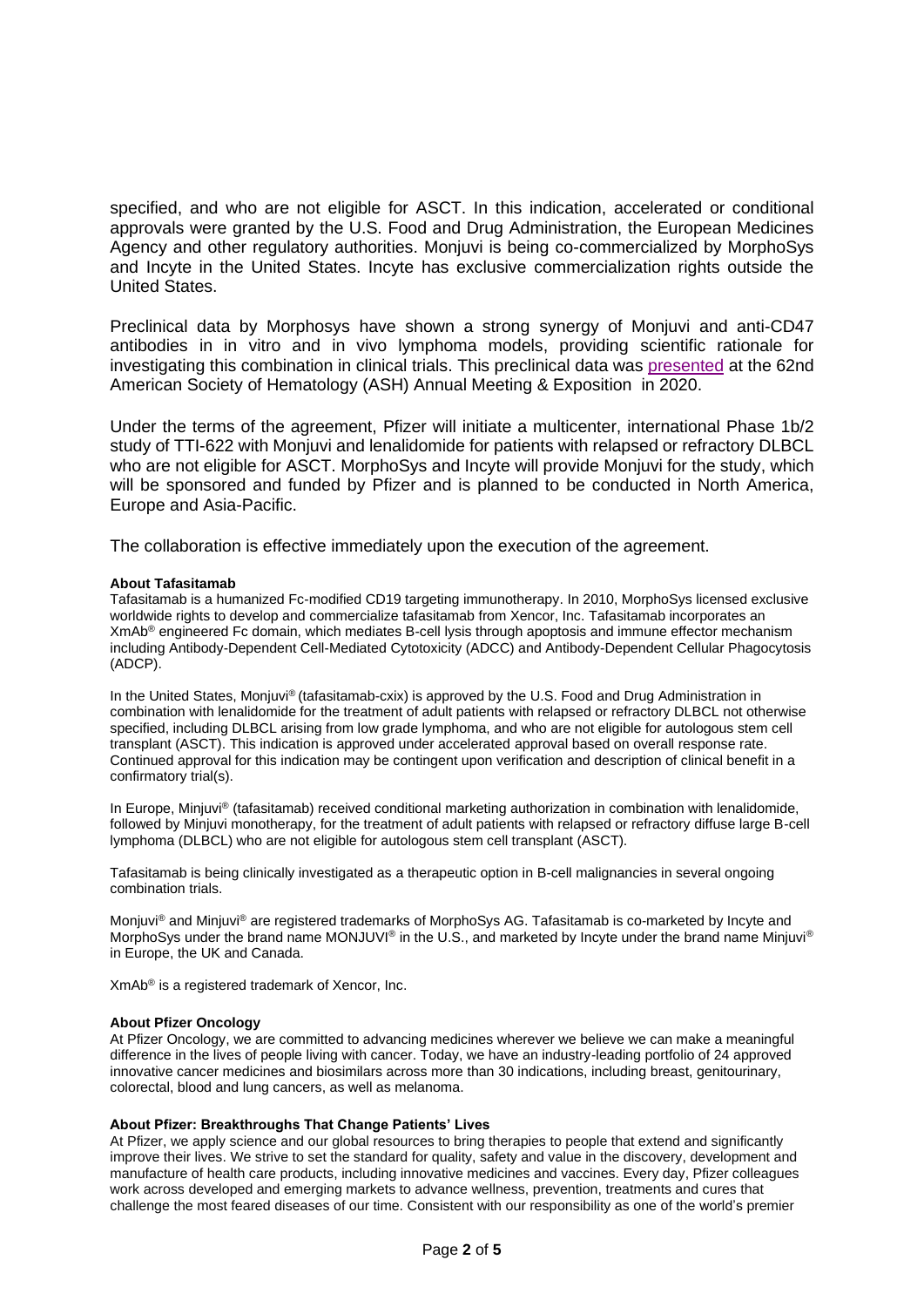innovative biopharmaceutical companies, we collaborate with health care providers, governments and local communities to support and expand access to reliable, affordable health care around the world. For more than 170 years, we have worked to make a difference for all who rely on us. We routinely post information that may be important to investors on our website at [www.Pfizer.com.](https://www.pfizer.com/) In addition, to learn more, please visit us on [www.Pfizer.com](https://www.pfizer.com/) and follow us on Twitter at [@Pfizer](https://twitter.com/pfizer) and [@Pfizer News,](https://twitter.com/pfizer_news) [LinkedIn,](https://www.linkedin.com/company/pfizer/)[YouTube](https://www.youtube.com/pfizer) and like us on Facebook at [Facebook.com/Pfizer.](https://www.facebook.com/Pfizer/)

## **About MorphoSys**

At MorphoSys, we are driven by our mission: *More life for people with cancer*. As a global commercial-stage biopharmaceutical company, we use groundbreaking science and technologies to discover, develop, and deliver innovative cancer medicines to patients. MorphoSys is headquartered in Planegg, Germany, and has its U.S. operations anchored in Boston, Massachusetts. To learn more, visit us at [www.morphosys.com](http://www.morphosys.com/) and follow us on [Twitter](https://twitter.com/morphosys) and [LinkedIn.](https://www.linkedin.com/company/morphosys/)

#### **About Incyte**

Incyte is a Wilmington, Delaware-based, global biopharmaceutical company focused on finding solutions for serious unmet medical needs through the discovery, development and commercialization of proprietary therapeutics. For additional information on Incyte, please visit [Incyte.com](http://www.incyte.com/) and follow [@Incyte.](https://twitter.com/Incyte)

#### *Pfizer Forward-looking Statements*

*The information contained in this release is as of June 13, 2022. Pfizer assumes no obligation to update forwardlooking statements contained in this release as the result of new information or future events or developments.*

*This release contains forward-looking information about TTI-622 and a clinical trial collaboration and supply agreement to investigate the novel immunotherapeutic combination of TTI-622 and Monjuvi® (tafasitamab-cxix) plus lenalidomide in patients with relapsed or refractory diffuse large B-cell lymphoma, including their potential benefits, that involves substantial risks and uncertainties that could cause actual results to differ materially from those expressed or implied by such statements. Risks and uncertainties include, among other things, the uncertainties inherent in research and development, including the ability to meet anticipated clinical endpoints, commencement and/or completion dates for clinical trials, regulatory submission dates, regulatory approval dates and/or launch dates, as well as the possibility of unfavorable new clinical data and further analyses of existing clinical data; the risk that clinical trial data are subject to differing interpretations and assessments by regulatory authorities; whether regulatory authorities will be satisfied with the design of and results from the clinical studies;*  whether and when applications may be filed in any jurisdictions for any potential indications for TTI-622 or the *combination of TTI-622 and Monjuvi plus lenalidomide; whether and when regulatory authorities in any jurisdictions may approve any such applications for TTI-622 or the combination of TTI-622 and Monjuvi plus lenalidomide, which will depend on myriad factors, including making a determination as to whether the product's benefits outweigh its known risks and determination of the product's efficacy and, if approved, whether TTI-622 or the combination of TTI-622 and Monjuvi plus lenalidomide will be commercially successful; decisions by regulatory authorities impacting labeling, manufacturing processes, safety and/or other matters that could affect the availability or commercial potential of TTI-622 or the combination of TTI-622 and Monjuvi plus lenalidomide;*  whether our clinical trial collaboration and supply agreement with MorphoSys AG and Incyte will be successful; *uncertainties regarding the impact of COVID-19 on Pfizer's business, operations and financial results; and competitive developments.*

*A further description of risks and uncertainties can be found in Pfizer's Annual Report on Form 10-K for the fiscal year ended December 31, 2021 and in its subsequent reports on Form 10-Q, including in the sections thereof captioned "Risk Factors" and "Forward-Looking Information and Factors That May Affect Future Results", as well* as in its subsequent reports on Form 8-K, all of which are filed with the U.S. Securities and Exchange *Commission and available at [www.sec.gov](http://www.sec.gov/) and [www.pfizer.com.](http://www.pfizer.com/)*

#### *MorphoSys Forward-Looking Statements*

*This communication contains certain forward-looking statements concerning the MorphoSys group of companies. The forward-looking statements contained herein represent the judgment of MorphoSys as of the date of this release and involve known and unknown risks and uncertainties, which might cause the actual results, financial condition and liquidity, performance or achievements of MorphoSys, or industry results, to be materially different*  from any historic or future results, financial conditions and liquidity, performance or achievements expressed or *implied by such forward-looking statements. In addition, even if MorphoSys' results, performance, financial condition and liquidity, and the development of the industry in which it operates are consistent with such forwardlooking statements, they may not be predictive of results or developments in future periods. Among the factors that may result in differences are that MorphoSys' expectations may be incorrect, the inherent uncertainties associated with competitive developments, clinical trial and product development activities and regulatory*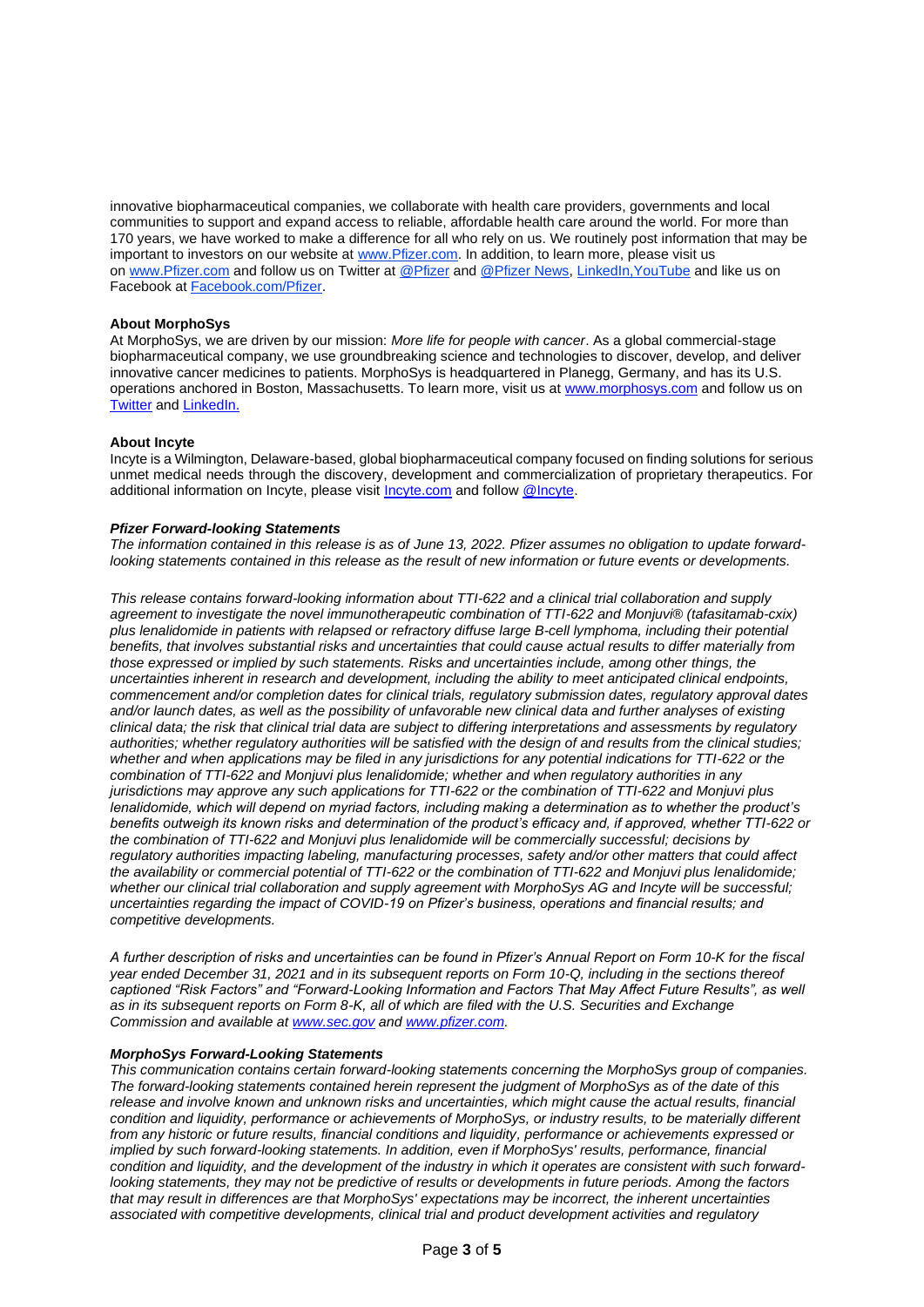*approval requirements, MorphoSys' reliance on collaborations with third parties, estimating the commercial potential of its development programs and other risks indicated in the risk factors included in MorphoSys' Annual Report on Form 20-F and other filings with the U.S. Securities and Exchange Commission. Given these uncertainties, the reader is advised not to place any undue reliance on such forward-looking statements. These forward-looking statements speak only as of the date of publication of this document. MorphoSys expressly disclaims any obligation to update any such forward-looking statements in this document to reflect any change in its expectations with regard thereto or any change in events, conditions or circumstances on which any such statement is based or that may affect the likelihood that actual results will differ from those set forth in the forwardlooking statements, unless specifically required by law or regulation.*

## *Incyte Forward-looking Statements*

*Except for the historical information set forth herein, the matters set forth in this press release, including statements regarding the clinical trial collaboration entered into by Pfizer, MorphoSys and Incyte, the planned clinical trials of Monjuvi in combination with lenalidomide and TTI-622, and whether and when such proposed combination might provide a successful treatment option for patients with relapsed or refractory DLBCL, contain predictions, estimates and other forward-looking statements.*

*These forward-looking statements are based on Incyte's current expectations and subject to risks and uncertainties that may cause actual results to differ materially, including unanticipated developments in and risks*  related to: unanticipated delays; further research and development and the results of clinical trials possibly being *unsuccessful or insufficient to meet applicable regulatory standards or warrant continued development; the ability*  to enroll sufficient numbers of subjects in clinical trials and the ability to enroll subjects in accordance with planned *schedules; the effects of the COVID-19 pandemic and measures to address the pandemic on Incyte's clinical trials, supply chain and other third-party providers and development and discovery operations; Incyte's dependence on its relationships with its collaboration partners; determinations made by the U.S. FDA and other regulatory authorities outside of the United States; the efficacy or safety of Incyte's products and the products of Incyte's collaboration partners; the acceptance of Incyte's products and the products of Incyte's collaboration partners in the marketplace; market competition; sales, marketing, manufacturing and distribution requirements; greater than expected expenses; expenses relating to litigation or strategic activities; and other risks detailed from time to time in Incyte's reports filed with the Securities and Exchange Commission, including its annual report and its quarterly report on Form 10-Q for the quarter ended March 31, 2022. Incyte disclaims any intent or obligation to update these forward-looking statements.*

# **For more information, please contact:**

**Pfizer Media Relations** +1 (212) 733-1226 [PfizerMediaRelations@pfizer.com](mailto:PfizerMediaRelations@pfizer.com)

**MorphoSys Media Contacts:** Thomas Biegi Vice President Tel.: +49 (0)89 / 89927 26079 [thomas.biegi@morphosys.com](mailto:thomas.biegi@morphosys.com)

Kaitlyn Nealy Senior Director, US Communications Tel: +1 857-283-3945 [kaitlyn.nealy@morphosys.com](mailto:kaitlyn.nealy@morphosys.com)

# **Incyte Media contacts** Catalina Loveman Executive Director, Public Affairs

**Investor Relations:** +1 (212) 733-4848 [IR@pfizer.com](https://www.pfizer.com/news/press-release/press-release-detail/IR@pfizer.com)

# **Investor Contacts:**

Dr. Julia Neugebauer Senior Director Tel: +49 (0)89 / 899 27 179 [julia.neugebauer@morphosys.com](mailto:julia.neugebauer@morphosys.com)

Myles Clouston Senior Director Tel: +1 857-772-0240 [myles.clouston@morphosys.com](mailto:myles.clouston@morphosys.com)

**Investor contact** Christine Chiou Senior Director, Investor Relations